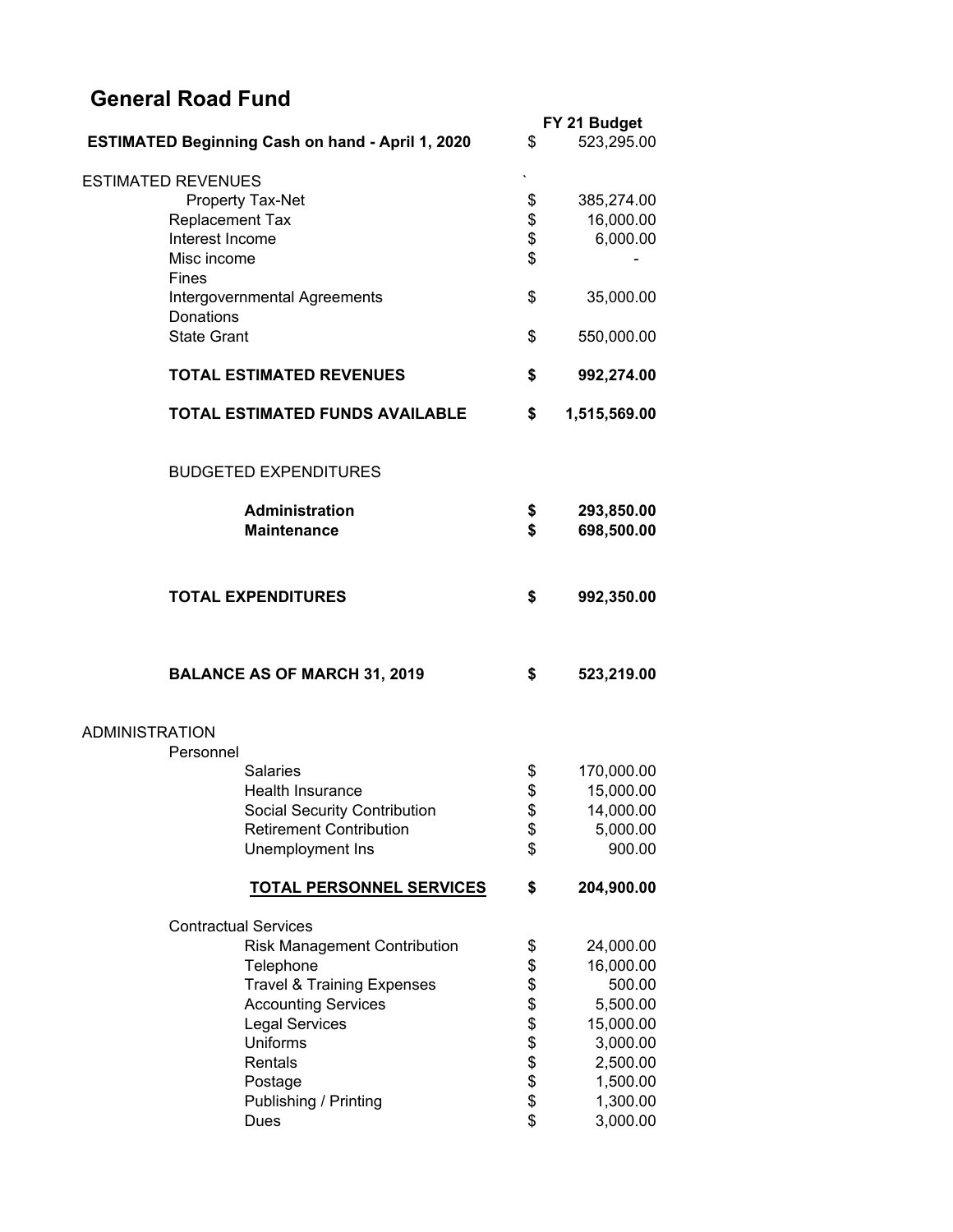| License and Testing<br><b>Other Professional Services</b> | \$<br>\$       | 650.00<br>5,000.00 |
|-----------------------------------------------------------|----------------|--------------------|
| <b>TOTAL CONTRACTUAL SERVICES</b>                         | \$             | 77,950.00          |
| Commodities                                               |                |                    |
|                                                           |                | 3,000.00           |
| Office supplies<br><b>Admin Expenses</b>                  | \$<br>\$       | 1,000.00           |
| <b>TOTAL COMMODITIES</b>                                  | \$             | 4,000.00           |
|                                                           |                |                    |
| <b>Capital Outlay</b>                                     |                |                    |
| Equipment                                                 | \$             | 1,000.00           |
| <b>TOTAL CAPITAL OUTLAY</b>                               | \$             | 1,000.00           |
| <b>Other Expenditures</b>                                 |                |                    |
| Miscellaneous Expenses                                    | \$             |                    |
| Municipal Replacement Tax<br><b>Bonds</b>                 | \$             | 6,000.00           |
| <b>TOTAL OTHER EXPENDITURES</b>                           | \$             | 6,000.00           |
|                                                           |                |                    |
| <b>TOTAL ADMINISTRATION</b>                               | \$             | 293,850.00         |
| <b>MAINTENANCE</b>                                        |                |                    |
| Personnel                                                 |                |                    |
| <b>Salaries</b>                                           | \$             | 35,000.00          |
| Social Security                                           | \$             | 3,000.00           |
| <b>Retirement Contribution</b>                            | \$             | 3,000.00           |
| <b>TOTAL Personnel</b>                                    | \$             | 41,000.00          |
| <b>Contractural Services</b>                              |                |                    |
| Maintenance Service Building                              | \$             | 5,000.00           |
| Maintenance Service - Equipment                           | \$             | 8,000.00           |
| Maintenance Service - Road                                | \$             | 550,000.00         |
| Maintenance Service - Bridge                              | \$             | 500.00             |
| Maintenance Service - Snow Removal                        |                |                    |
| <b>Utilities</b>                                          |                | 30,000.00          |
| Refuse                                                    |                | 5,000.00           |
| <b>Engineering Services</b>                               |                | 35,000.00          |
| <b>Other Professional Services</b>                        | \$\$\$\$\$\$\$ | 5,000.00           |
| <b>Building</b>                                           |                | 5,000.00           |
| Equipment<br>Rentals                                      | \$             | 5,000.00           |
| TOTAL CONTRACTUAL SERVICES                                | \$             | 648,500.00         |
| Commodities                                               |                |                    |
| <b>Automotive Fuel/Oil</b>                                | \$             | 6,500.00           |
| <b>Operating Supplies</b>                                 | \$             | 2,000.00           |
| <b>TOTAL COMMODITIES</b>                                  | \$             | 8,500.00           |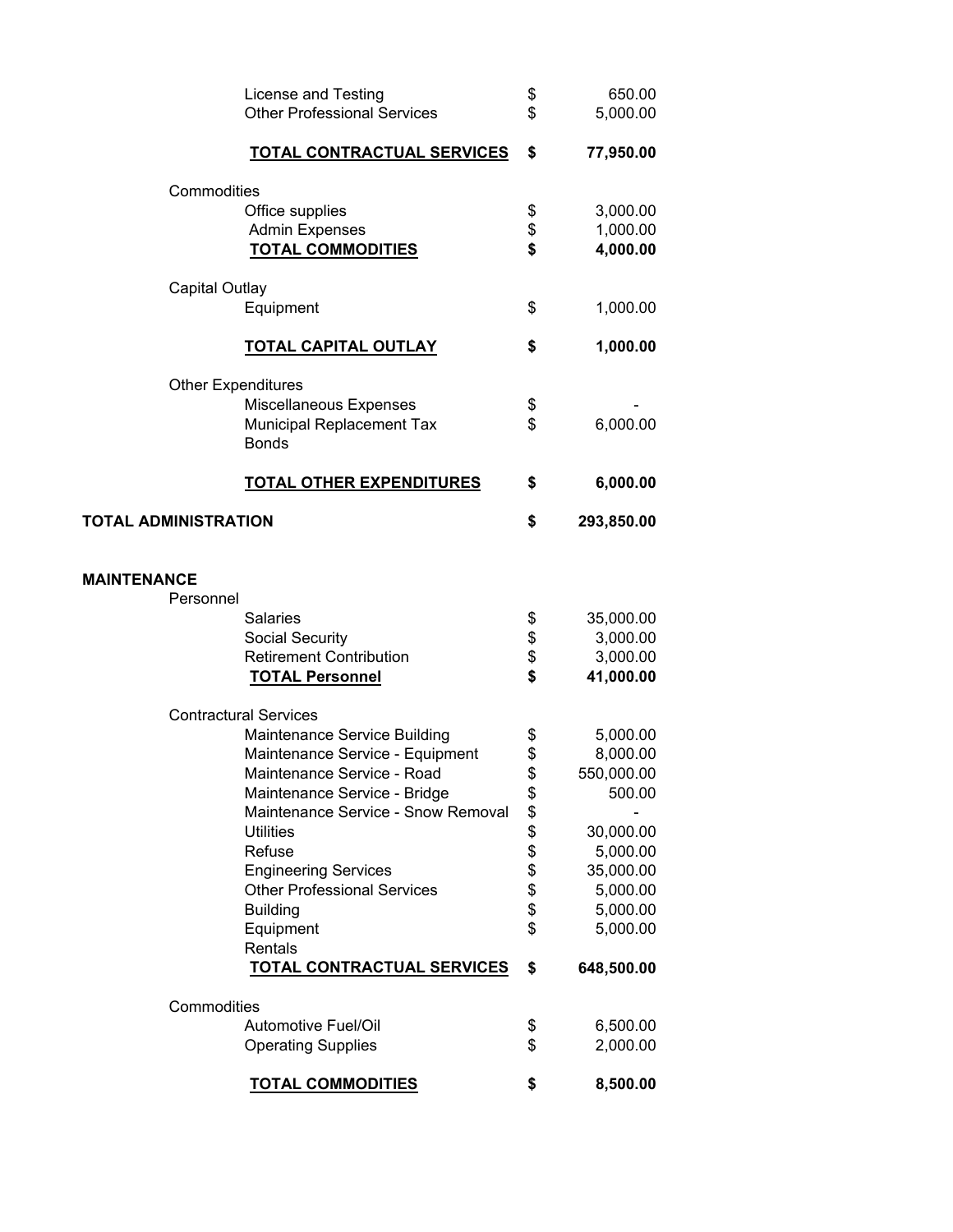| <b>Captial Outlay</b>         | Other Improvements<br>Land Acquisition / Construction                              | \$       |                  |
|-------------------------------|------------------------------------------------------------------------------------|----------|------------------|
|                               | <b>TOTAL CAPITAL OUTLAY</b>                                                        | \$       |                  |
|                               | <b>Other Expenditures</b><br>Miscellaneous Expenses<br><b>TOTAL OTHER EXPENSES</b> | \$<br>\$ | 500.00<br>500.00 |
| TOTAL MAINTENANCE             |                                                                                    | \$       | 698,500.00       |
| <b>ESTIMATED EXPENDITURES</b> |                                                                                    | \$       | 992,350.00       |
|                               | <b>ESTIMATED CASH ON HAND MARCH 31, 2019</b>                                       | \$       | 523,219.00       |
|                               | ESTIMATED CASH ON HAND/APPROPRIATIONS                                              | \$       | 1,515,569.00     |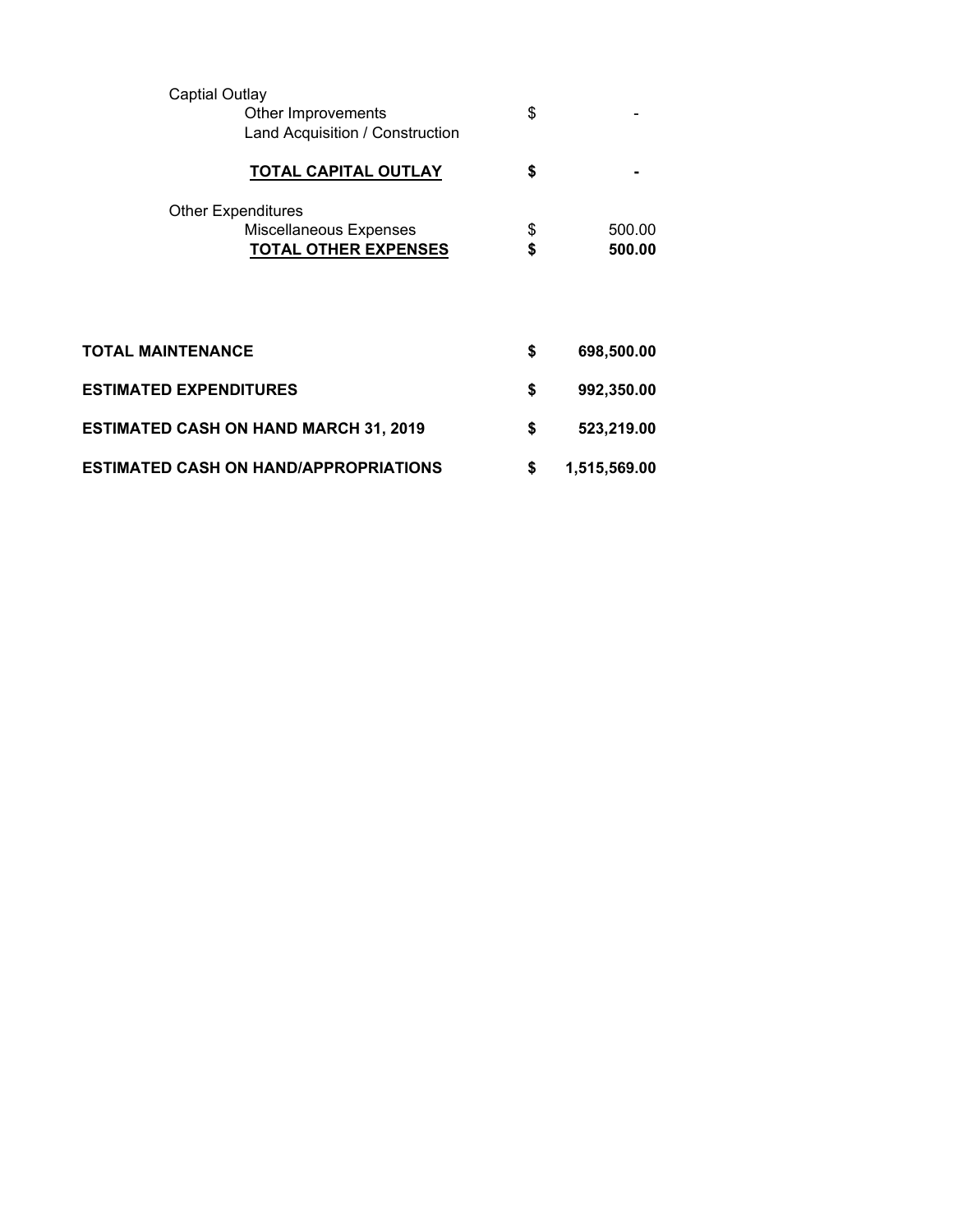## **PERMANENT ROAD FUND**

|                                                         |    | FY 21 Budget   |
|---------------------------------------------------------|----|----------------|
| <b>ESTIMATED Beginning Cash on hand - April 1, 2020</b> | \$ | 416,112.00     |
| <b>Estimated Revenues</b>                               |    |                |
| Property Tax                                            | \$ | 784,726.00     |
| <b>Motor Fuel Tax</b>                                   | \$ |                |
| Interest Income                                         | \$ | 5,000.00       |
| Misc Income                                             | \$ | 500.00         |
| <b>Donations</b>                                        |    |                |
| <b>State Grant</b>                                      |    |                |
| <b>Total Estimated Revenues</b>                         | \$ | 790,226.00     |
| <b>Total Estimated Funds Available</b>                  |    | \$1,206,338.00 |
| <b>Budgeted Expenditures</b>                            |    |                |
| <b>Personnel</b>                                        |    |                |
| <b>Salaries</b>                                         | \$ | 390,000.00     |
| <b>Benefits</b>                                         | \$ | 75,000.00      |
| <b>Social Security Contributions</b>                    | \$ | 30,000.00      |
| <b>IMRF</b>                                             | \$ | 30,000.00      |
| <b>TOTAL PERSONNEL SERVICES</b>                         | S  | 525,000.00     |
| <b>Contractural Services</b>                            |    |                |
| Maintenance Service-Road                                | \$ | 65,000.00      |
| Drainage                                                | \$ | 10,000.00      |
| Road Improvements                                       | \$ | 10,000.00      |
| <b>Engineering Services</b>                             | \$ | 10,000.00      |
| <b>Other Profesional Services</b>                       | \$ | 7,500.00       |
| Land ROW                                                | \$ |                |
| Rentals                                                 | \$ | 10,000.00      |
| TOTAL CONTRACTUAL SERVICES                              | \$ | 102,500.00     |
| <b>Commodities</b>                                      |    |                |
| Maintenance Supplies                                    | \$ | 10,000.00      |
| <b>Operating Supplies</b>                               | \$ | 5,000.00       |
| Equipment                                               | \$ | 200,000.00     |
| Automotive Fuel / Oil                                   | \$ | 10,000.00      |
| <b>TOTAL COMMODITIES</b>                                | \$ | 225,000.00     |
| <b>Capital Outlay</b>                                   | \$ |                |
| <b>TOTAL CAPITAL OUTLAY</b>                             | \$ |                |
| <b>Other Expenditures</b>                               |    |                |
| Miscellaneous Expenses                                  | \$ | 500.00         |
| <b>TOTAL OTHER EXPENSES</b>                             | \$ | 500.00         |